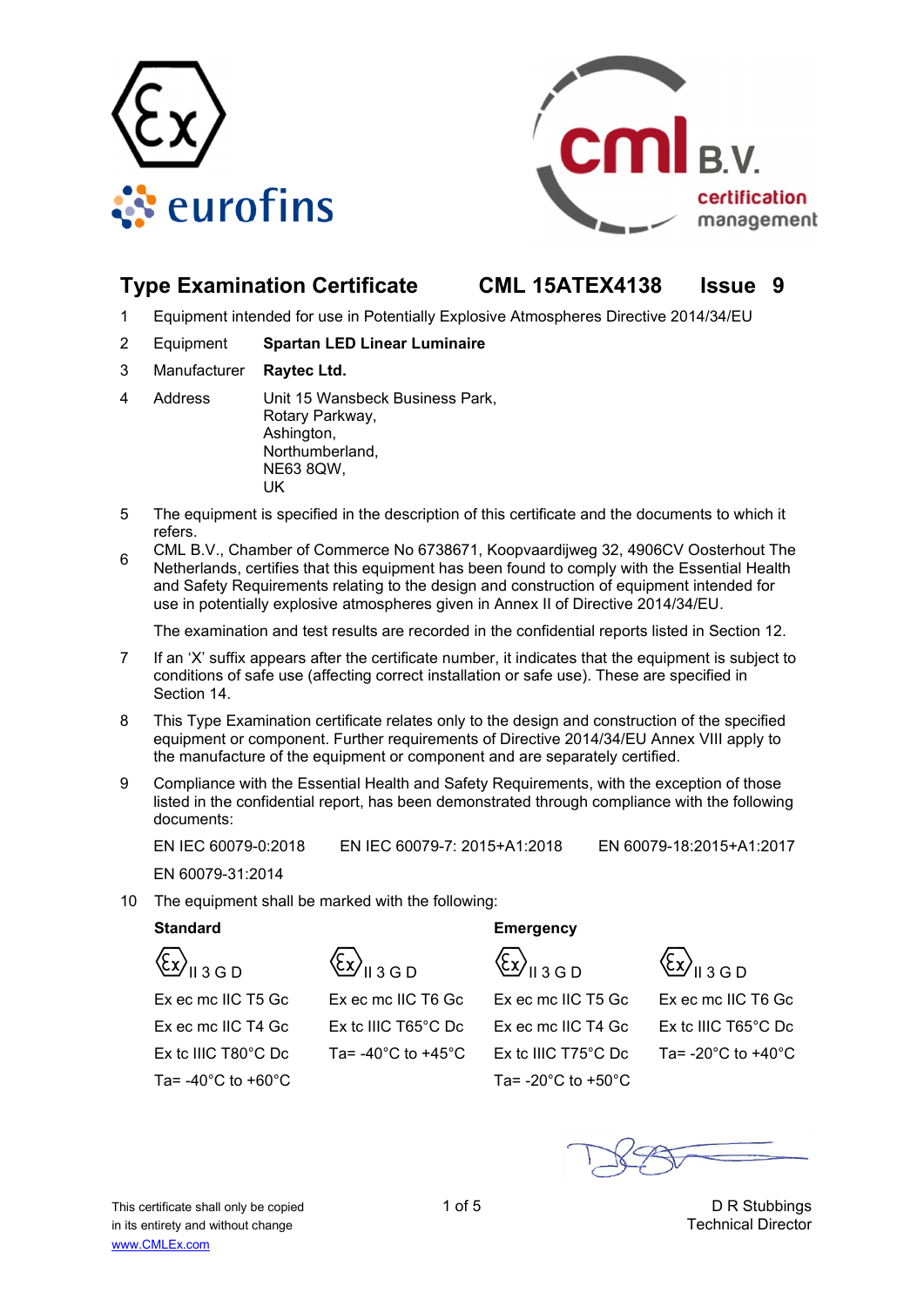



## **11 Description**

The Spartan LED Linear Luminaires are a range of LED luminaires. There are four luminaires sizes available varying in length WL84, WL84-1200, WL168 and WL168-1500. LV (Low Voltage) or HV (High Voltage) variants are available with the following ratings. The HV luminaires may also be supplied with a battery pack and inverter to enable operation in 'emergency' mode.

| <b>Power Supply Variant</b>     | <b>Ratings</b>                |
|---------------------------------|-------------------------------|
| <b>HV Standard</b>              | 110-280 VAC and 154 - 355 VDC |
| <b>HV Emergency</b>             | 110-280 VAC                   |
| LV Standard                     | 18-48 VAC                     |
| HV Dual                         | 110-280 VAC and 154 - 355 VDC |
| LV DC                           | 18-48 VAC and 18-68 VDC       |
| <b>HV Intelligent Emergency</b> | 110-280 VAC                   |

The Spartan LED linear Luminaire enclosure is made from extruded aluminium with a transparent polycarbonate lens. The aluminium enclosure has cast aluminium end sections fitted with cast aluminium covers.

The equipment utilises silicone sponge gaskets to seal the external lens and end covers to the main enclosure and maintain the IP66 rating. Samples of the luminaire have also been independently tested against the requirements of IEC 60529 Ed 2.1 and have passed IPX6 and IPX7.

The end sections house separately certified terminals and a maximum of two separately certified cable entries per end. The end covers house either the encapsulated power supply or the optional emergency mode battery. The covers are fixed to the end sections using two M6 bolts per cover. Alternatively, an option of fitting a blanking cover at one end to provide two cables entries at one end can be used on WL84 and WL84-1200 standard variants only.

The main section of the luminaire is fitted with a PCB populated with up to 80 LED's. The WL84 and WL84-1200 variants are fitted with one light engine and one external lens The WL168 and WL168- 1500 variants are fitted with two light engines and two external lenses.

The LED's are available in white, coloured or infra-red. The enclosure has fixing holes to the rear, the size, pitch and quantity can be customised to suit customer needs. All enclosures offer internal and external earthing facilities.

An optional replaceable antistatic lens film is available across the range.

#### **Variation 1:**

This variation introduces the following modifications:

- i. Allow transparent antistatic film to be fitted the lens across the range.
- ii. Add a variant WL168-1500 standard & emergency
- iii. Add a variant W84-1200 standard & emergency
- iv. Allow end blanking cover to be fitted to WL84 standards and WL84-1200 standard.

## **Variation 2:**

This variation introduces the following modification: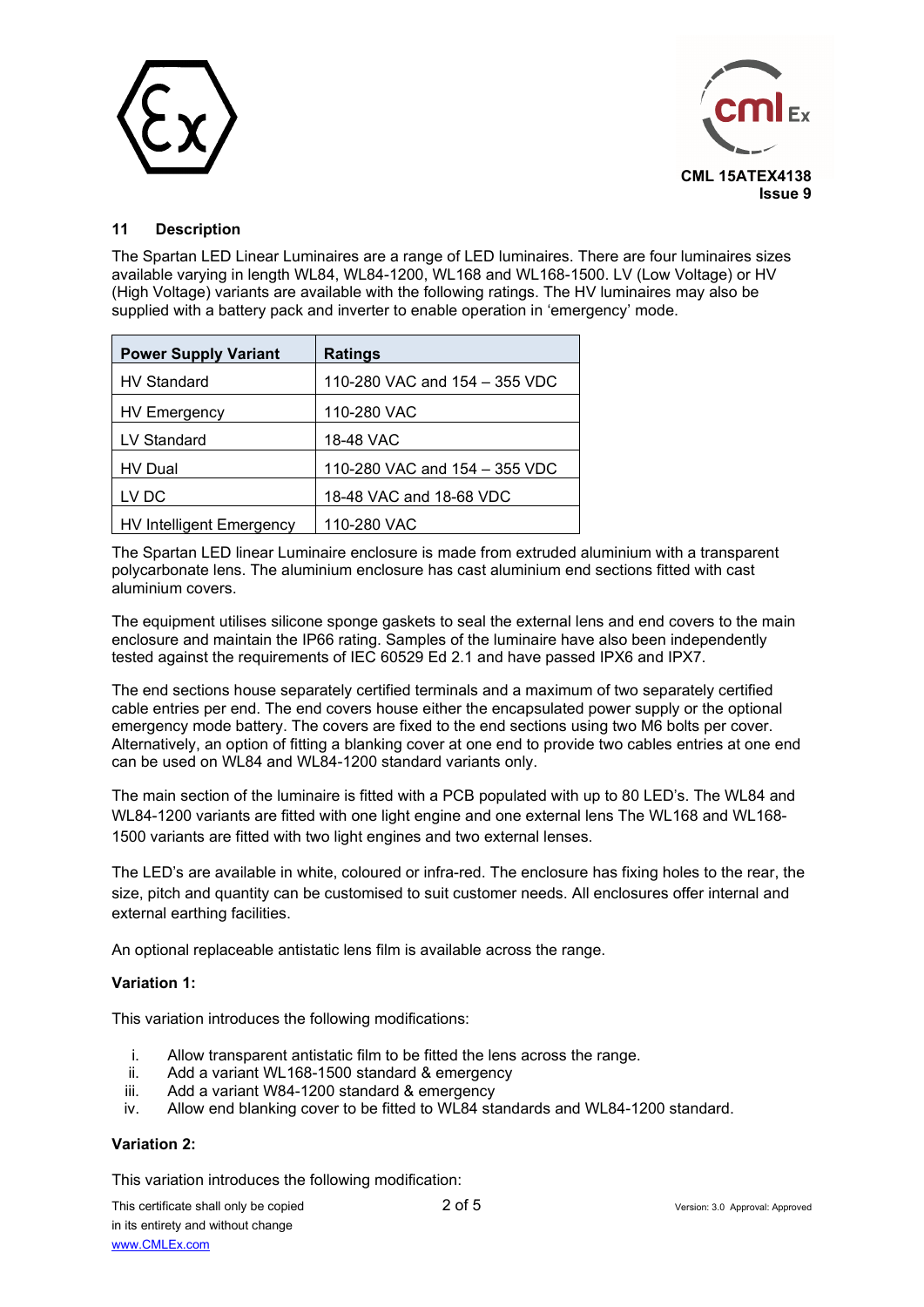



- i. To allow WL168 and WL168-1500 mains powered (HV) standard variants to be fitted with an alternative dual channel power supply.
- ii. To update certificate to reference the 2014/34/EU Directive.
- iii. The product description was updated to reflect the changes made by this variation.

## **Variation 3**

This variation introduces the following modifications:

i. To increase the voltage range for the low voltage options. The product description was updated to reflect the changes made by this variation.

#### **Variation 4**

This variation introduces the following modifications:

- i. To assess the product against EN 60079-28:2015
- ii. To include Ex op is marking in line with EN 60079-28:2015
- iii. To update EN 60079-18:2009 to EN 60079-18:2015
- iv. To update the conditions of manufacture to reflect updated standards and clause numbers

#### **Variation 5**

This variation introduces the following modifications:

- i. The replacement of discrete logic components with a microprocessor system.<br>ii The addition of 3 indication LEDs
- The addition of 3 indication LEDs.

#### **Variation 6**

This variation introduces the following modifications:

- i. To include a change of address
- ii. To include a minor change to the component values on the Dual PSU circuit
- iii. To include a DC option (HV Standard and Dual PSU)
- iv. Minor change to marking T4/T5.
- v. The description, Conditions of manufacture and marking has been modified in accordance with all the allowable options and the modifications above.

#### **Variation 7**

This variation introduces the following modifications:

- i. To implement minor changes to the PSU electronic circuit that do not affect the types of protection.
- ii. To remove EN 60079-28:2015 / IEC 60079 28:2015 Ed. 2 from the scope and to amend the marking to remove "op is".
- iii. To transfer the CML UK ATEX Certificates to CML BV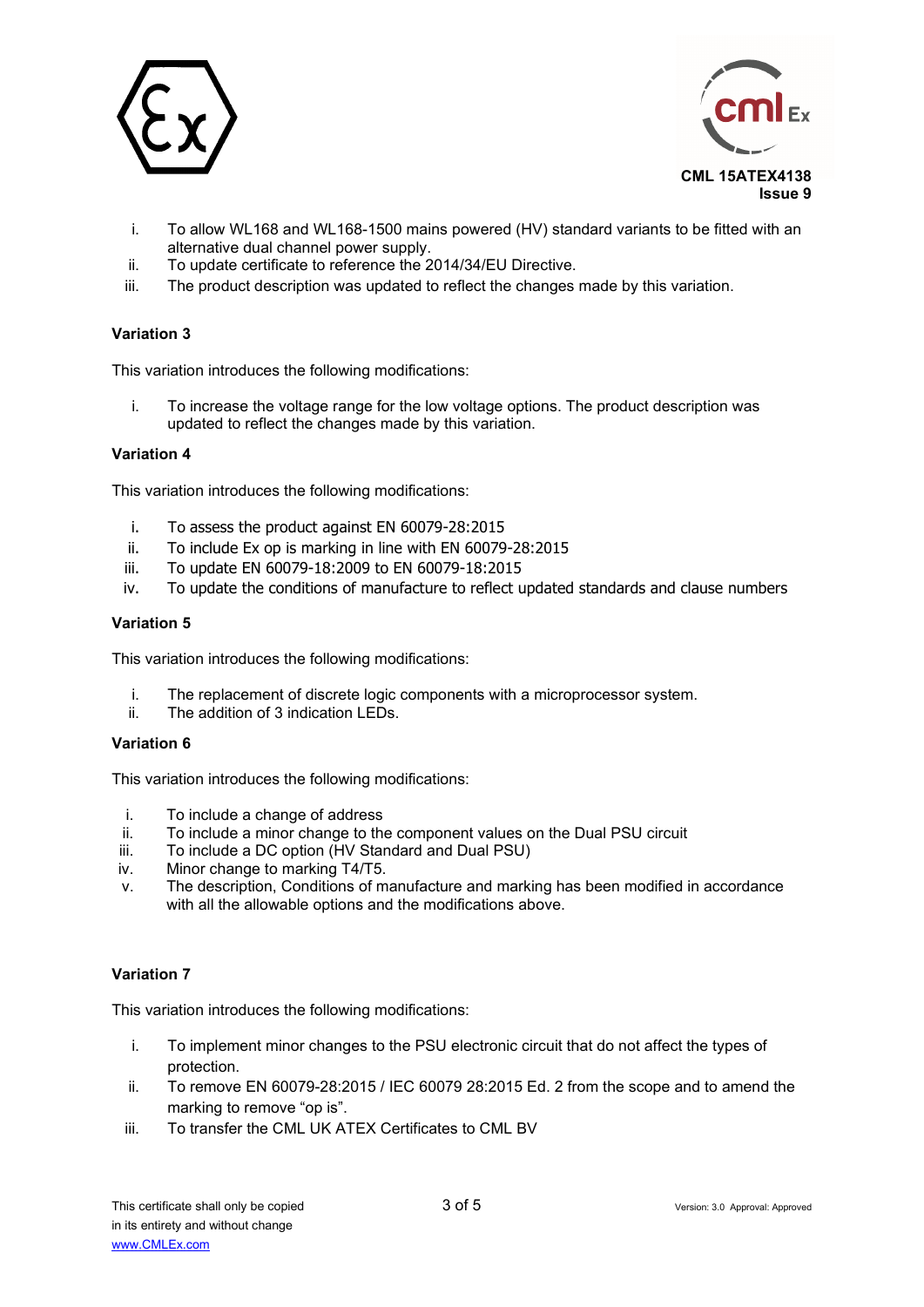



# **Variation 8**

This variation introduces the following modifications:

- i. To update to the latest edition of the standard
- ii. To permit alternate LED arrangement
- iii. To permit the inclusion of LED optics
- iv. To permit alternate LED driver use with WL84
- v. To permit a change to diffuser lens design
- vi. To update terminal certificate numbers
- vii. To assess and permit a non-metallic paint layer (applied externally to the equipment)
- viii. To update the description in line with the above modifications
- ix. To update marking in line with latest standards (ex nA to Ex ec)
- x. To remove condition of manufacture

## **Variation 9**

This variation introduces the following modifications:

- i. Alternative electronic components for power supply unit.
- ii. Correction of typographical errors on schedule drawings.

| <b>Issue</b> | <b>Date</b> | <b>Associated report</b> | <b>Notes</b>                   |
|--------------|-------------|--------------------------|--------------------------------|
| 0            | 23 Oct 2015 | R794A/00                 | Issue of the prime certificate |
|              | 04 Feb 2016 | R1022A/00                | The issue of variation 1       |
| 2            | 23 Jun 2016 | R1203A/00                | The issue of variation 2       |
| 3            | 13 Jul 2016 | R <sub>1424</sub> A/00   | The issue of variation 3       |
| 4            | 03 Apr 2016 | R1869C/00                | The issue of variation 4       |
| 5            | 04 Oct 2017 | R1870A/00                | The issue of variation 5       |
| 6            | 05 Apr 2018 | R <sub>11641</sub> A     | The issue of variation 6       |
| 7            | 03 Feb 2020 | R12972A/00               | The issue of variation 7       |
| 8            | 10 Mar 2021 | R13683B/00               | The issue of variation 8       |
| 9            | 29 Jun 2021 | R14354A/00               | The issue of variation 9       |

## **12 Certificate history and evaluation reports**

Note: Drawings that describe the equipment or component are listed in the Annex.

## **13 Conditions of Manufacture**

The following conditions are required of the manufacturing process for compliance with the certification.

- i. Where the product incorporates certified parts or safety critical components the manufacturer shall ensure that any changes to those parts or components do not affect the compliance of the certified product that is the subject of this certificate.
- ii. A dielectric strength test shall be carried out on all units manufactured in accordance with EN 60079-7:2015+A1:2018 clause 7.1 and EN 60079-18:2015+A1:2017, clause 9.2, depending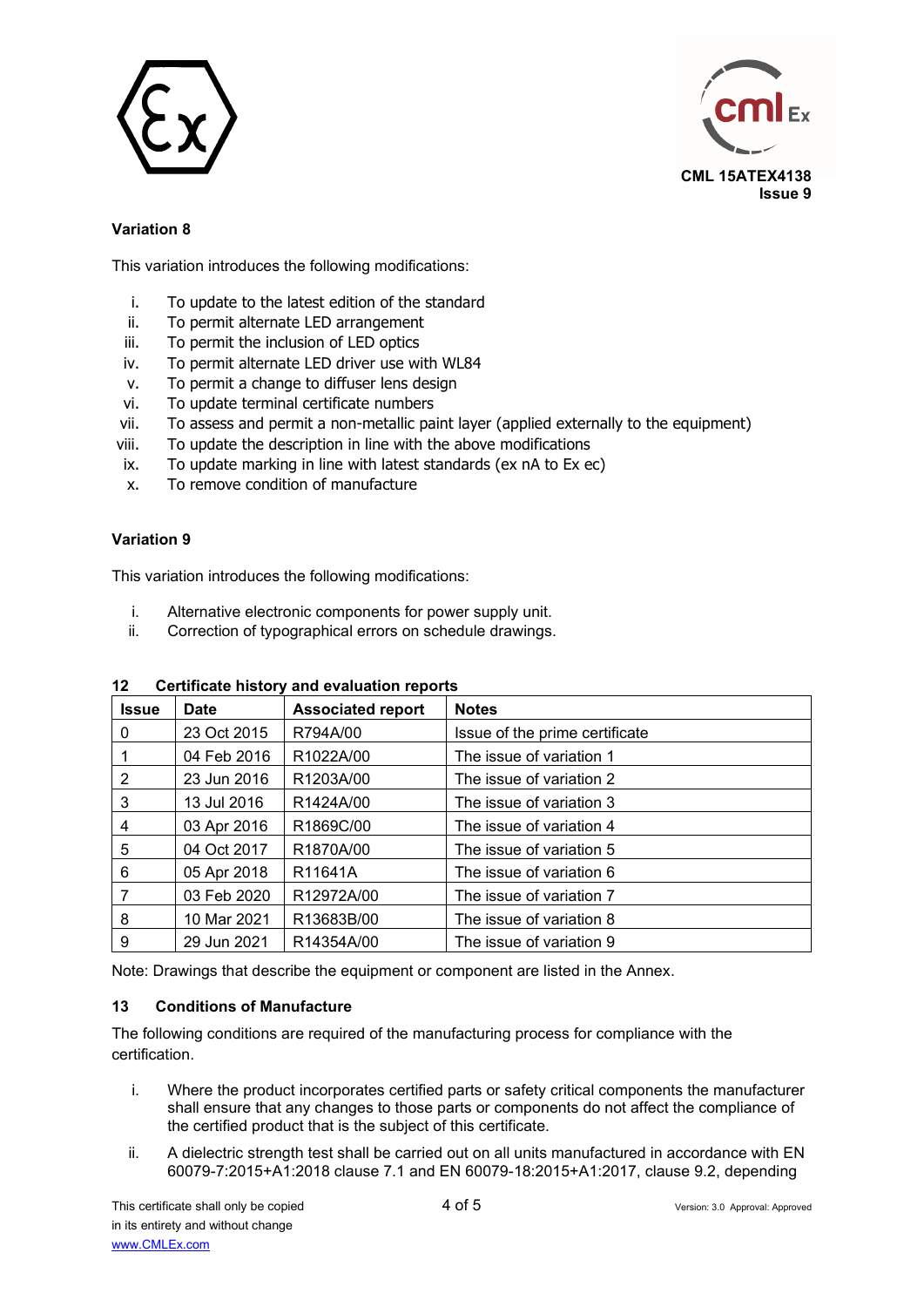



on the power supply type and input rating at the voltages and durations shown in the following table:

| Power Supply<br>Type/ Rating | 110 to 280 Vac           |                      | 154 to 355 Vdc        |
|------------------------------|--------------------------|----------------------|-----------------------|
| HV                           | 1560V AC for<br>1 Minute | 1810 V for<br>100 mS | 2111 Vdc for 1 minute |
| Power Supply<br>Type/ Rating | 18 to 48 Vdc             |                      | 28 to 68 Vdc          |
|                              | 500 Vac for 1 Minute     |                      | 700 V for 1 Minute    |

No breakdown shall occur. Tests shall be carried out between each circuit and earth.

iii. A visual inspection shall be carried out on the encapsulated parts to check for damage, in accordance with EN 60079-18:2015+A1:2017, clause 9.1.

### **14 Specific Conditions of Use (Special Conditions)**

None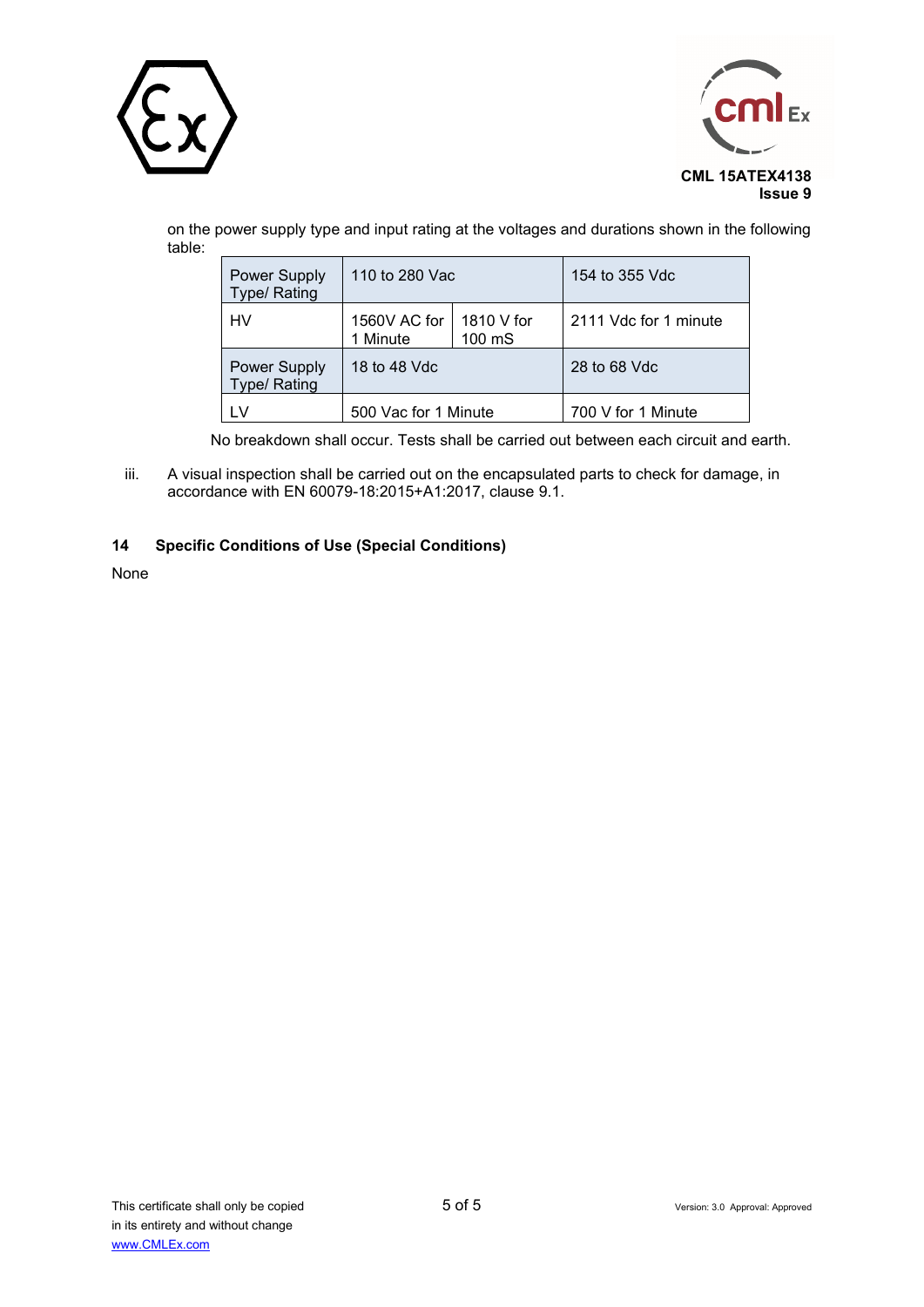| <b>Certificate Number</b> | <b>CML 15ATEX4138</b>               |
|---------------------------|-------------------------------------|
| <b>Equipment</b>          | <b>Spartan LED Linear Luminaire</b> |
| <b>Manufacturer</b>       | Raytec Ltd.                         |



The following documents describe the equipment or component defined in this certificate:

| <b>Issue 0</b>    |               |     |                  |                                                                                    |
|-------------------|---------------|-----|------------------|------------------------------------------------------------------------------------|
| <b>Drawing No</b> | <b>Sheets</b> | Rev | Approved<br>date | <b>Title</b>                                                                       |
| 920-SD-0007       | $1$ of $3$    | B   | 23/10/2015       | Spartan Linear Assembly Drawing                                                    |
| 920-SD-0007       | $2$ of $3$    | B   | 23/10/2015       | Spartan Linear Assembly Drawing                                                    |
| 920-SD-0007       | 3 of 3        | A   | 23/10/2015       | Spartan Linear Assembly Drawing                                                    |
| 910-SD-0002       | 1 to $2$      | B   | 23/10/2015       | HV & HV Emergency PSU Schematics                                                   |
| 910-SD-0003       | $1$ to $5$    | Α   | 23/10/2015       | <b>HV PSU Fault Assy</b>                                                           |
| 910-SD-0004       | $1$ of $5$    | B   | 23/10/2015       | HV Emergency PSU Fault Assy                                                        |
| 910-SD-0004       | $2$ of $5$    | A   | 23/10/2015       | HV Emergency PSU Fault Assy                                                        |
| 910-SD-0004       | 3 of 5        | B   | 23/10/2015       | HV Emergency PSU Fault Assy                                                        |
| 910-SD-0004       | 4 of 5        | Α   | 23/10/2015       | HV Emergency PSU Fault Assy                                                        |
| 910-SD-0004       | 5 of 5        | B   | 23/10/2015       | HV Emergency PSU Fault Assy                                                        |
| 910-SD-0005       | $1$ of $2$    | A   | 23/10/2015       | HV & Emergency PSU Component<br><b>Tolerance List</b>                              |
| 910-SD-0005       | $2$ of $2$    | B   | 23/10/2015       | HV & Emergency PSU Component<br><b>Tolerance List</b>                              |
| 910-SD-0009       | 1 of 1        | A   | 23/10/2015       | <b>LV PSU Schematics</b>                                                           |
| 910-SD-0010       | 1 to $5$      | A   | 23/10/2015       | LV PSU Fault Assy                                                                  |
| 910-SD-0011       | $1$ of $1$    | A   | 23/10/2015       | LV PSU Component Tolerance List                                                    |
| 910-SD-0012       | 1 of $1$      | A   | 23/10/2015       | Alternative Mains Terminal Block for<br>Spartan Product Range of LED<br>Luminaires |
| 980-SD-0023       | 1 of 1        | A   | 23/10/2015       | Spartan LED Linear - Zone 2<br>(Modifications drawing)                             |

| <b>Drawing No</b> | <b>Sheets</b> | <b>Rev</b> | <b>Approved</b><br><b>Date</b> | <b>Title</b>                    |
|-------------------|---------------|------------|--------------------------------|---------------------------------|
| 920-SD-0007       | 1 of $4$      | С          | 04/02/2016                     | Spartan Linear Assembly Drawing |
| 920-SD-0007       | $2$ of 4      | С          | 04/02/2016                     | Spartan Linear Assembly Drawing |
| 920-SD-0007       | 3 of 4        | В          | 04/02/2016                     | Spartan Linear Assembly Drawing |
| 920-SD-0007       | 4 of 4        | А          | 04/02/2016                     | Spartan Linear Assembly Drawing |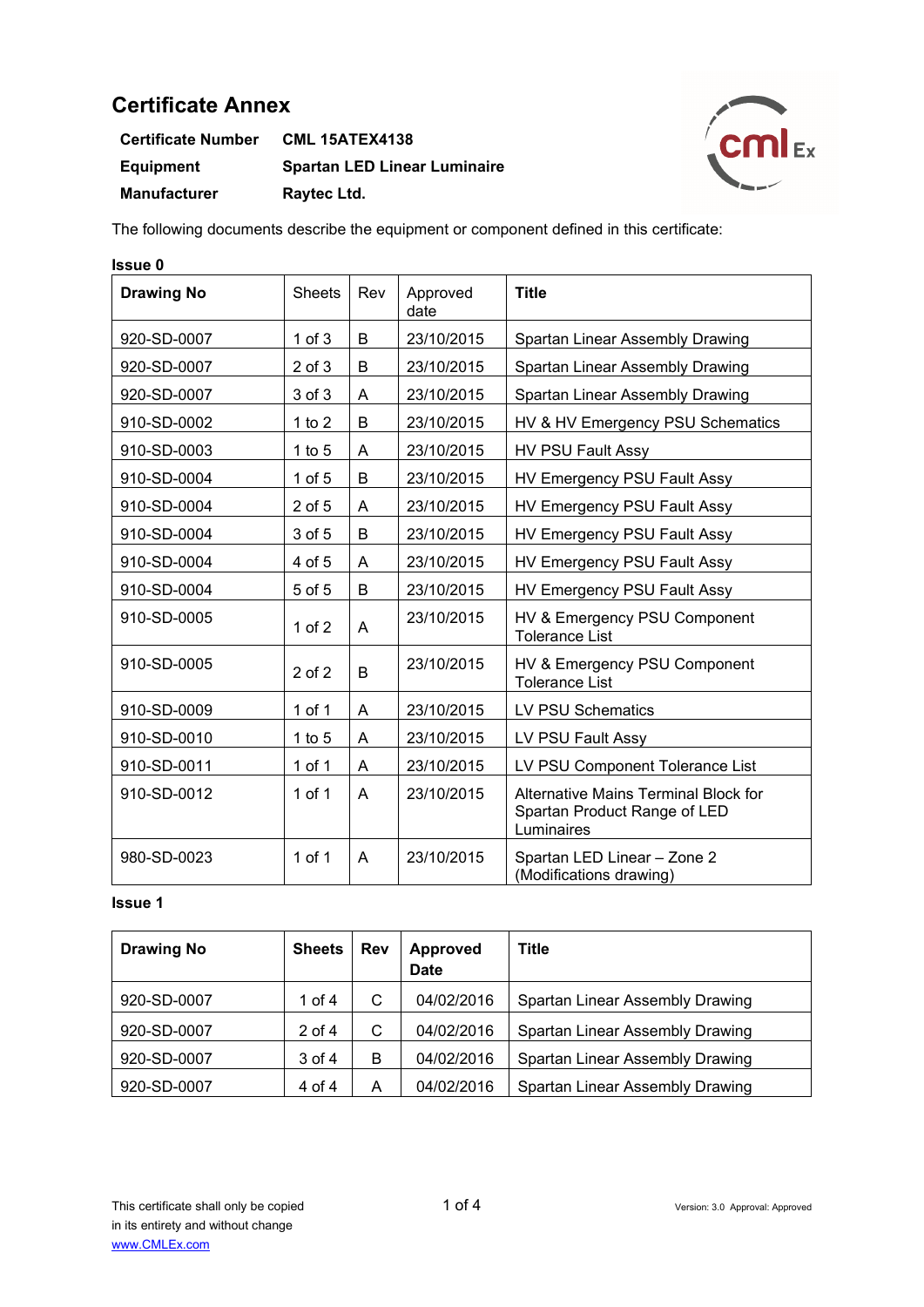| <b>Certificate Number</b> | <b>CML 15ATEX4138</b>               |
|---------------------------|-------------------------------------|
| Equipment                 | <b>Spartan LED Linear Luminaire</b> |
| <b>Manufacturer</b>       | Raytec Ltd.                         |



#### **Issue 2**

| <b>Drawing No</b> | <b>Sheets</b> | Rev | <b>Approved</b><br><b>Date</b> | Title                                       |
|-------------------|---------------|-----|--------------------------------|---------------------------------------------|
| 920-SD-0007       | $2$ of 4      | D   | 23/06/2016                     | Spartan LED Linear Ex m assembly<br>drawing |
| 920-SD-0007       | 4 of 4        | B   | 23/06/2016                     | Spartan LED Linear Ex m assembly<br>drawing |
| 920-SD-0026       | 1 to 4        | A   | 23/06/2016                     | Dual PSU Circuit diagram                    |
| 920-SD-0027       | 1 of 1        | A   | 23/06/2016                     | Spartan Dual Certification Parts List       |
| 920-SD-0028       | 1 to $5$      | A   | 23/06/2016                     | Dual PSU FMEA                               |
| 980-SD-0023       | 1 of 1        | B   | 23/06/2016                     | Spartan LED Linear Zone 2                   |

# **Issue 3**

| <b>Drawing No</b> | <b>Sheets</b> | <b>Rev</b> | <b>Approved</b><br><b>Date</b> | <b>Title</b>                               |
|-------------------|---------------|------------|--------------------------------|--------------------------------------------|
| 920-SD-0007       | $2$ of 4      | D          | 13/07/2016                     | Spartan Linear Assembly Drawing            |
| 920-SD-0030       | 1 to 2        | A          | 13/07/2016                     | 18-48 AC/18-68V DC PSU Circuit<br>diagram  |
| 920-SD-0031       | 1 of 1        | A          | 13/07/2016                     | <b>Component Tolerance LV Power Supply</b> |
| 920-SD-0032       | 1 to 4        | A          | 13/07/2016                     | LV PSU Parts List/FMEA                     |
| 980-SD-0023       | 1 of 1        | B          | 13/07/2016                     | Spartan LED Linear - Zone 2                |

# **Issue 4**

| <b>Drawing No</b> | <b>Sheets</b> | <b>Rev</b> | <b>Approved</b><br><b>Date</b> | <b>Title</b>                |
|-------------------|---------------|------------|--------------------------------|-----------------------------|
| 980-SD-0023       | 1 of 1        | C          | 03/04/2017                     | Spartan LED Linear - Zone 2 |
| 920-SD-0007       | 1 of 4        | D          | 03/04/2017                     | Spartan Linear Ex em        |
| 920-SD-0007       | $2$ of 4      | Е          | 03/04/2017                     | Spartan Linear Ex em        |

| Drawing No  | <b>Sheets</b> | Rev. | Approved<br>date | Title                                                                  |
|-------------|---------------|------|------------------|------------------------------------------------------------------------|
| 910-SD-0047 | 1 of 1        | А    | 04 Oct 2017      | <b>SPARTAN INTELLIGENT</b><br>EMERGENCY PCB SCHEMATIC.                 |
| 910-SD-0048 | 1 of 1        | А    | 04 Oct 2017      | <b>PARTS LIST SPARTAN INTELLIGENT</b><br><b>EMERGENCY POWER SUPPLY</b> |
| 910-SD-0049 | 1 to $8$      | А    | 04 Oct 2017      | <b>FMEA SPARTAN INTELLIGENT</b><br><b>EMERGENCY POWER SUPPLY</b>       |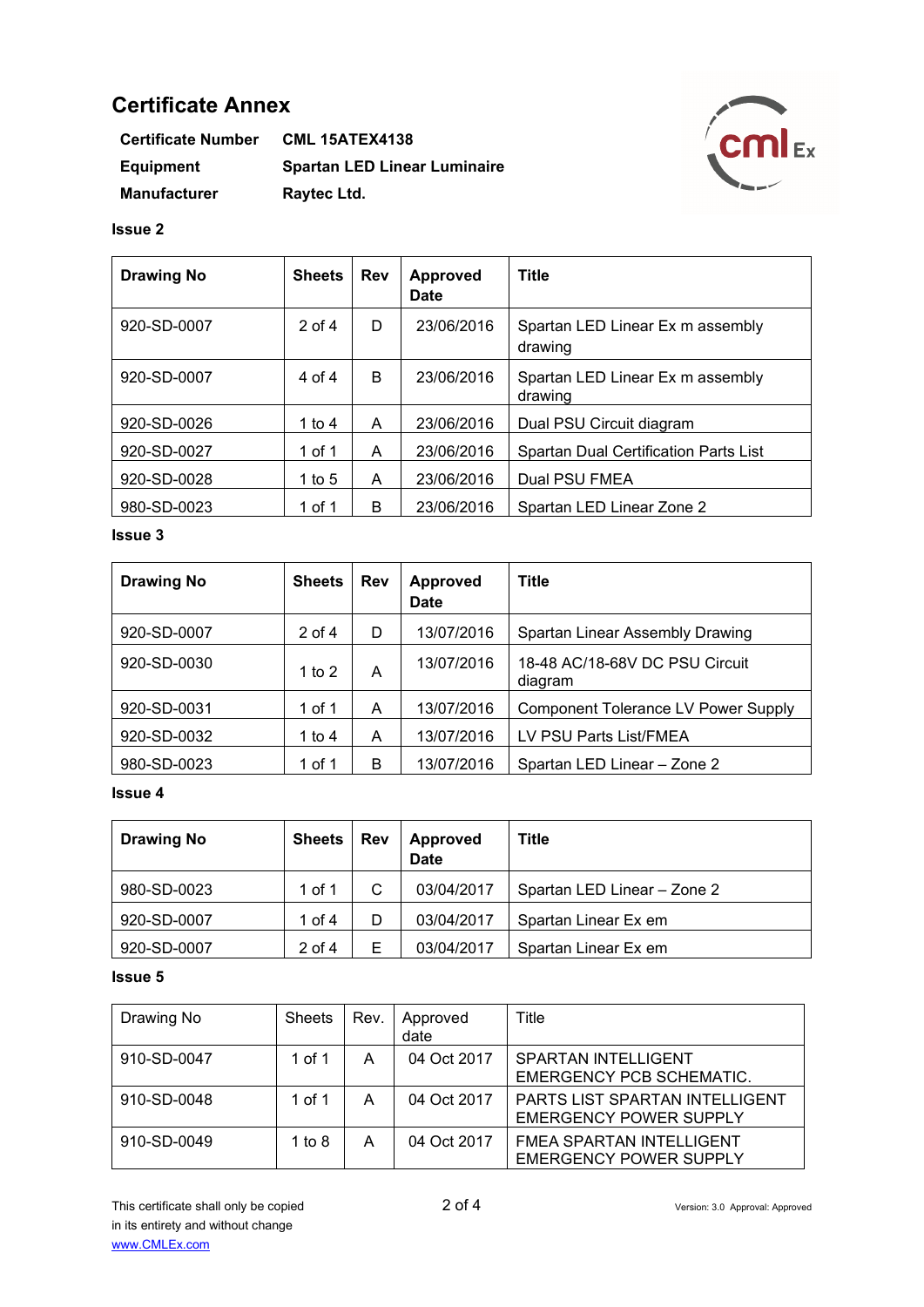| <b>Certificate Number</b> | <b>CML 15ATEX4138</b>               |
|---------------------------|-------------------------------------|
| Equipment                 | <b>Spartan LED Linear Luminaire</b> |
| <b>Manufacturer</b>       | Raytec Ltd.                         |



# **Issue 6**

| <b>Drawing No</b> | <b>Sheets</b> | <b>Rev</b> | <b>Approved</b><br><b>Date</b> | <b>Title</b>                                                                            |
|-------------------|---------------|------------|--------------------------------|-----------------------------------------------------------------------------------------|
| 920-SD-0007       | 1 of 4        | Е          | 05/04/2018                     | Spartan LED Linear - Ex em                                                              |
| 920-SD-0007       | $2$ of $4$    | G          | 05/04/2018                     | Spartan LED Linear - Ex em                                                              |
| 920 SD-0027       | 1 of 1        | B          | 05/04/2018                     | <b>Spartan Dual Certification Parts List</b><br><b>Component Tolerance Standard PCB</b> |

### **Issue 7**

| <b>Drawing No</b> | <b>Sheets</b> | <b>Rev</b> | <b>Approved</b><br>date | <b>Title</b>                                                         |
|-------------------|---------------|------------|-------------------------|----------------------------------------------------------------------|
| 980-SD-0023       | 1 of 1        | D          | 03/02/2020              | Spartan LED Linear - Zone 2                                          |
| 910-SD-0051       | 1 of 1        | A          | 03/02/2020              | Spartan Standard Power Supply PCB<br>Schematic                       |
| 910-SD-0052       | 1 to $6$      | A          | 03/02/2020              | <b>FMEA Spartan Standard Power Supply</b>                            |
| 910-SD-0053       | 1 of 1        | A          | 03/02/2020              | Parts List Spartan Standard Power<br>Supply                          |
| 910-SD-0054       | 1 of 1        | A          | 03/02/2020              | Spartan Emergency Power Supply PCB<br>Schematic                      |
| 910-SD-0055       | 1 to 5        | A          | 03/02/2020              | <b>FMEA Spartan Emergency Power Supply</b>                           |
| 910-SD-0056       | 1 of 1        | A          | 03/02/2020              | Parts List Spartan Emergency Power<br>Supply                         |
| 910-SD-0057       | 1 to $2$      | A          | 03/02/2020              | Spartan Dual Power Supply PCB<br>Schematic                           |
| 910-SD-0058       | 1 to 7        | A          | 03/02/2020              | <b>FMEA Spartan Dual Power Supply</b>                                |
| 910-SD-0059       | 1 of 1        | A          | 03/02/2020              | Parts List                                                           |
| 910-SD-0060       | 1 of 1        | A          | 03/02/2020              | Spartan Encapsulated Power Supply With<br><b>Minor Modifications</b> |

|    | Drawing No. | <b>Sheets</b> | Rev | <b>Approved</b><br>/issued<br>date | <b>Title</b>                        |
|----|-------------|---------------|-----|------------------------------------|-------------------------------------|
| 01 | 920-SD-0035 | 1 to 4        | A   | 10/03/2021                         | Spartan Linear Gen 2                |
| 02 | 920-SD-0036 | 1 to $2$      | Α   | 10/03/2021                         | Schematic single stage power supply |
| 03 | 920-SD-0037 | 1 to 5        | A   | 10/03/2021                         | FMEA single stage power supply      |